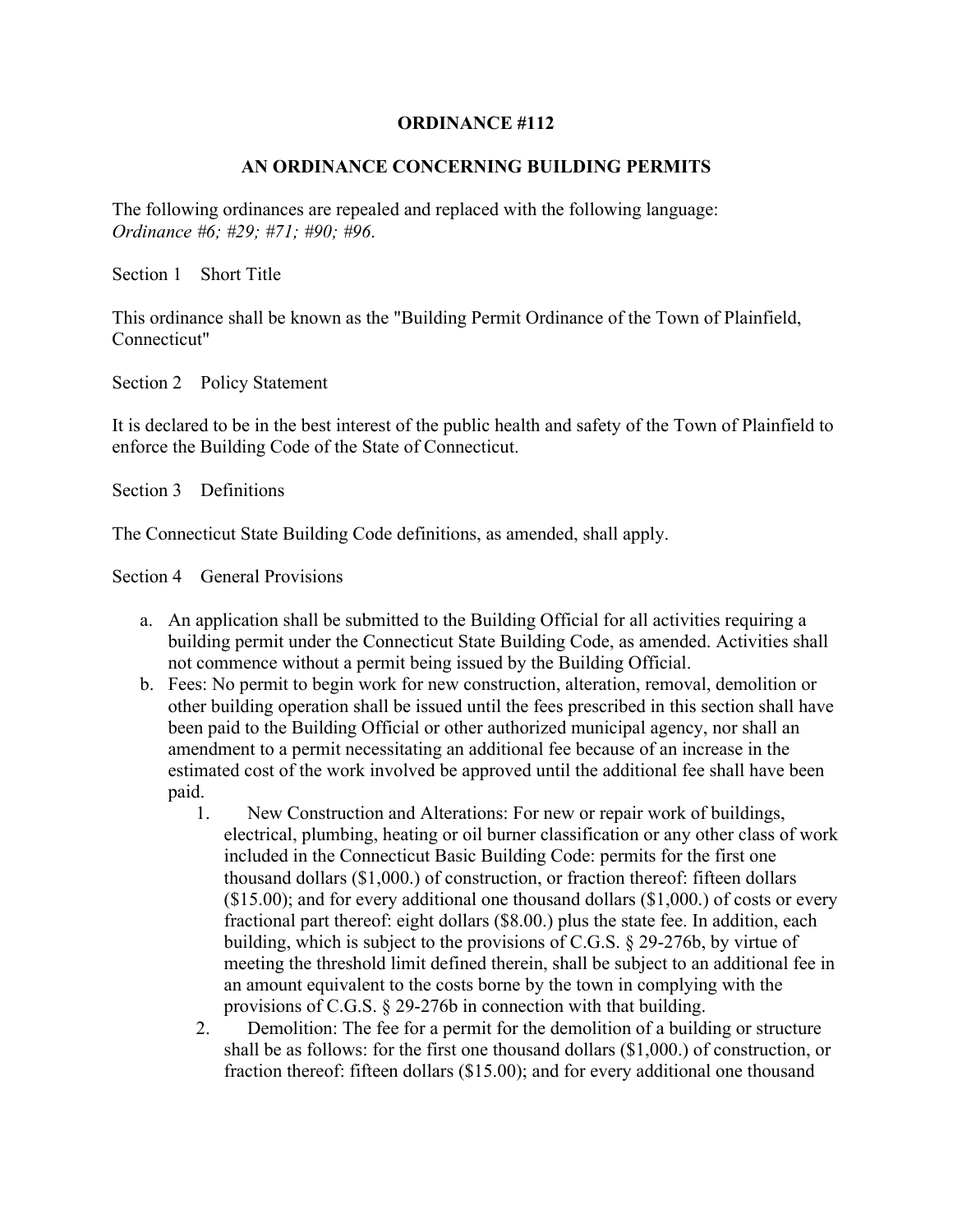dollars (\$1,000.) of costs or every fractional part thereof: eight dollars (\$8.00.) plus the state fee.

- 3. Signs: The fee for signs, billboards and other display structures for which permits are required under the provisions of the State of Connecticut Basic Building Code shall be as follows: permits for the first one thousand dollars (\$1,000.) of construction, or fraction thereof: fifteen dollars (\$15.00); and for every additional one thousand dollars (\$1,000.) of costs or every fractional part thereof: eight dollars (\$8.00.) plus the state fee.
- 4. Permit fees for projects involving free materials and/or free labor shall be calculated as follows: the value of the project will be based on the square footage of the project, multiplied by the market rate square footage cost, as determined by the Building Official, which shall be posted in the Building Official's Office, and updated on an annual basis, or when necessary. The value of the project will then be charged in accordance with the above listed fee schedule.
- c. Permits for activities already undertaken by the applicant, prior to obtaining a building permit, demolition permit or other Building Official authorization, shall have the total fee, as determined above, plus 200% of the total fee.

Section 5 Demolition of certain buildings.

- a. In accordance with Section 29-202 of the Connecticut General Statutes as amended, the Building Official of the Town of Plainfield is hereby appointed to administer Section 29- 406 to 29-413 inclusive, of the State Demolition Code.
- b. No person shall demolish or remove any building, structure, or part thereof without first obtaining a permit from the Building Official for the particular demolition or removal.
- c. If the building, structure or part thereof is listed in the historic resource surveys of the Town of Plainfield as defined in subsection d. of this section, the Building Official, prior to the issuing the permit shall, within ten (10) working days of the receipt of the application, conduct the following activities:
	- 1. Publish in the newspaper having substantial circulation, a Notice detailing what is proposed. A fee shall be charged to cover the cost of all such notices.
	- 2. Notify the abutting property owners and owners of properties across any streets adjacent to the property.
	- 3. Post with the Town Clerk, a copy of said Notice for public viewing.
	- 4. Notification by mail, within seven days following the filing of the demolition permit application, of the following organizations:
		- a. Plainfield Board of Selectmen
		- b. Plainfield Planning and Zoning Commission
		- c. Plainfield Conservation Commission
		- d. Plainfield Economic Development Commission
		- e. Plainfield Municipal Historian
		- f. Plainfield Historical Society
			- The above organizations should submit any comments in writing to the applicant, with a copy provided to the Building Official.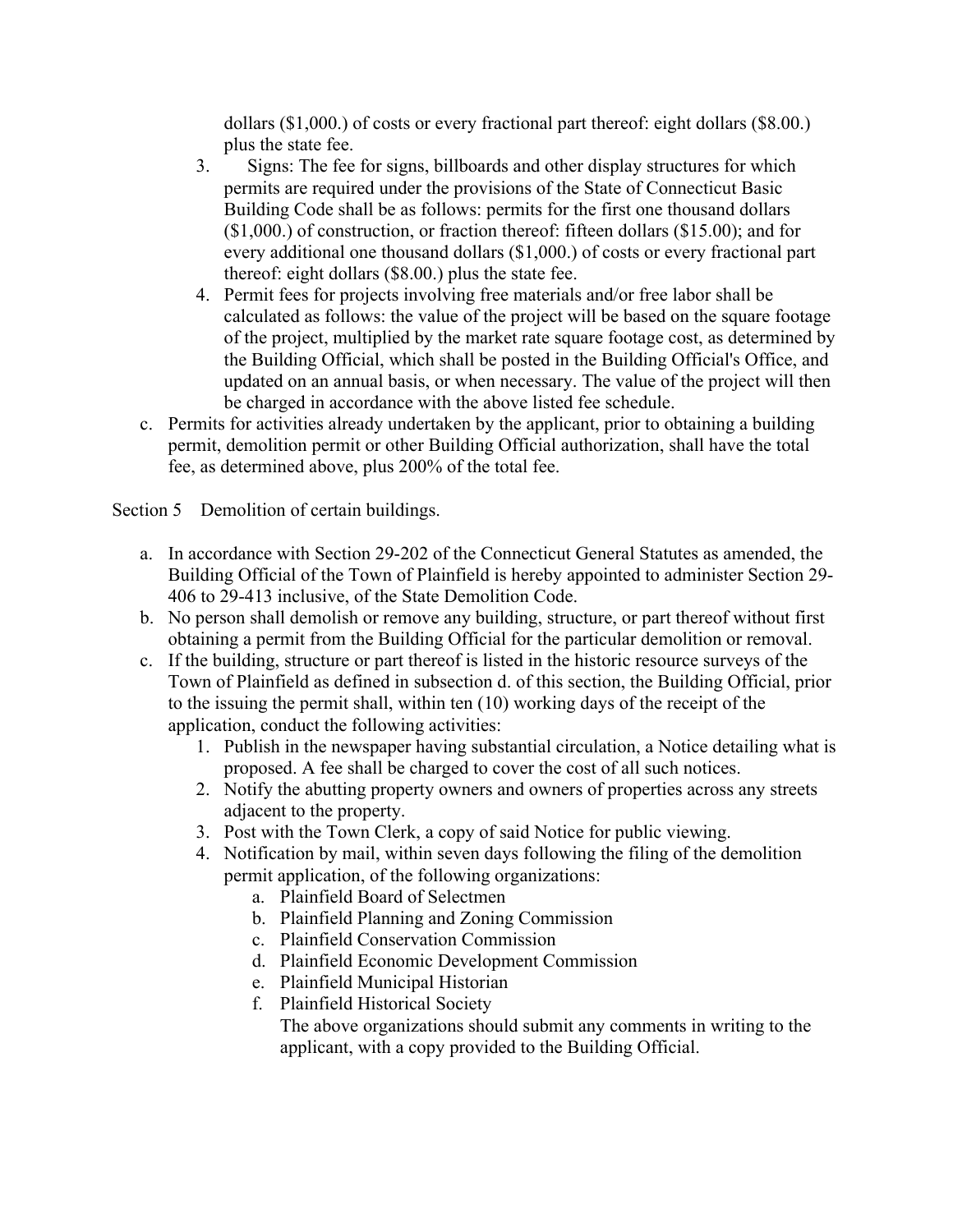- 5. The completion of a waiting period of 30 days following the filing of the application for the demolition permit. No waiting period shall be required in any of the following circumstances:
	- a. The owner of the property obtains a written determination from the Plainfield Historical Society, and from the Connecticut Historical Commission, or from their successor agencies, that the structure to be demolished is of no historical significance.
	- b. The Building Official determines that the condition of the structure is such that the delay of its demolition would pose significant risks to public safety. The Building Official shall notify the Plainfield Historical Society as soon as practicable after making such a determination.
- d. The historic resource surveys of the Town of Plainfield include:
	- 1. "Historic Resource Survey: Central Village Community Development Area," Historic Resource Consultants/Town of Plainfield, 1980
	- 2. "Historic Resource Survey: Moosup Community Development Area, "Historic Resource Consultants/Town of Plainfield, 1980
	- 3. "Historic Resource Survey: Plainfield Community Development Area," Historic Resource Consultants/Town of Plainfield, 1980
	- 4. "Historic Resource Survey: Wauregan/Nomination for Wauregan National Register Historic District," State of Connecticut, 1979
	- 5. "Historic Resource Survey of Plainfield, CT, Phase II: Areas outside the villages," Plainfield Historical Society/Town of Plainfield, 1987
	- 6. Historic Resource Surveys compiled after the adoption of this ordinance.

Section 6 Procedures for denial of building permits when property has delinquent taxes

- a. No permit may be issued from the Building Department for a property on which there are delinquent taxes unless a waiver is obtained for the reasons stated in this Ordinance.
- b. The Tax Collector shall file with the Building Official a list of all properties and property owners who are delinquent in their real property taxes as of August 1st and February 1st of each year.
- c. Before approving any building application, the Building Official shall require any applicant for any building application for property which appears on the Tax Collector's delinquency list last filed, to obtain certification from the Tax Collector or Assistant, on a form, that such delinquent taxes (including interest, lien fees and litigation expenses, if applicable) have been paid in full, before a permit shall be issued. The form should be retained in the Building Official's file. If the property or owner does not appear on the last filed delinquency list, the Building Department shall so note on the building application on file in the Building Official's file.
- d. The Building Official may grant a building application without satisfaction of the above certification if he certifies in writing, and retains in the file, that the requested permit is to perform repairs to an existing structure which is unsafe within the meaning of the State Building Code, and that he has determined such repair should be performed immediately to protect the safety of either the building's occupants or the public.

Section 7 Enforcement